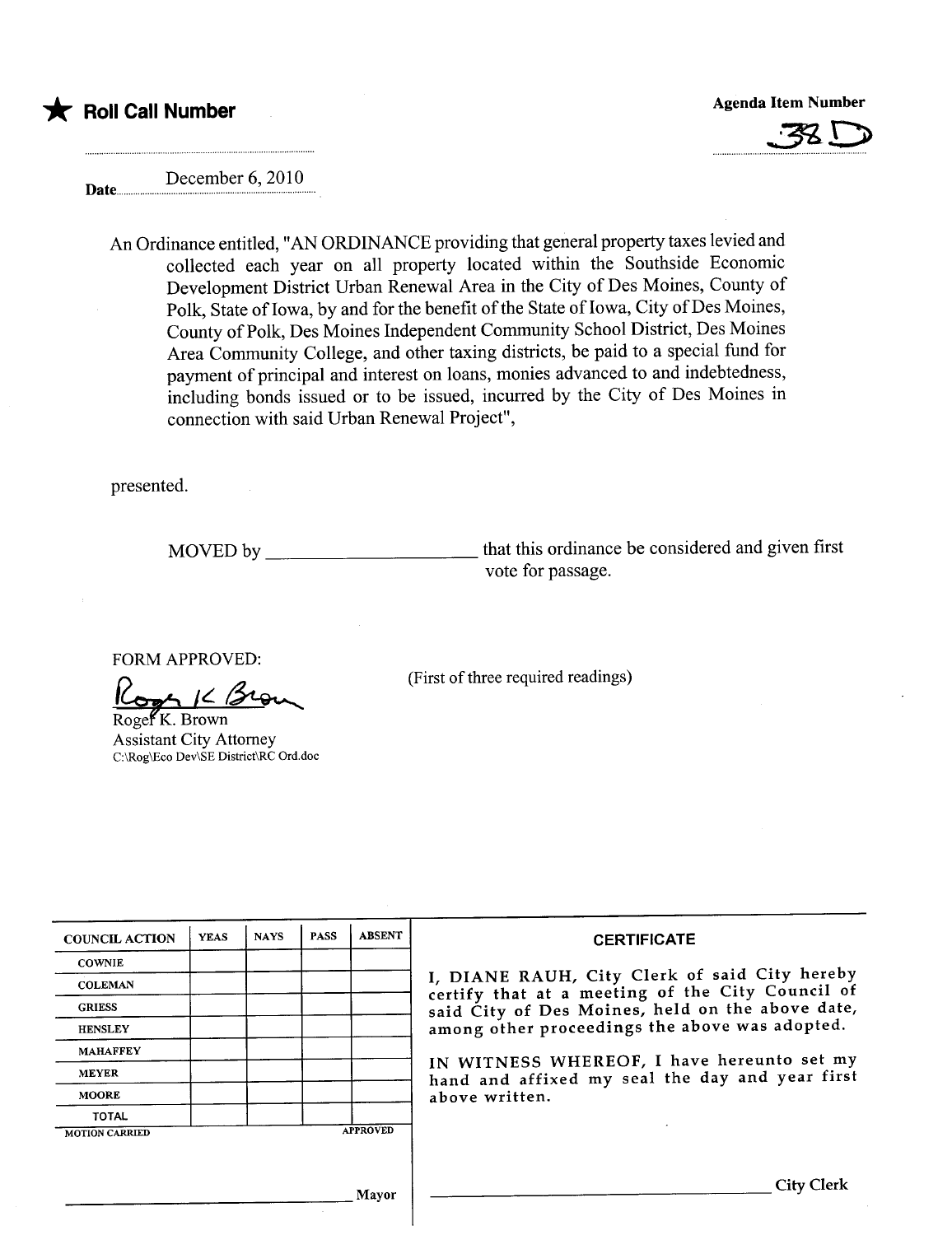## ORDINANCE NO.

AN ORDINANCE providing that general property taxes levied and collected each year on all property located within the Southside Economic Development District Urban Renewal Area in the City of Des Moines, County of Polk, State of Iowa, by and for the benefit of the State of Iowa, City of Des Moines, County of Polk, Des Moines Independent Community School District, Des Moines Area Community College, and other taxing districts, be paid to a special fund for payment of principal and interest on loans, monies advanced to and indebtedness, including bonds issued or to be issued, incured by the City of Des Moines in connection with said Urban Renewal Project.

WHEREAS, the City Council of the City of Des Moines, Iowa, after public notice and hearing as prescribed by law and pursuant to Resolution passed and approved November \_, 2010, adopted an urban renewal plan titled "Southside Economic Development District Urban Renewal Plan" for an Urban Renewal Project within an Urban Renewal Area described as follows:

Beginning at a point at the intersection of the South line of Polk County, and the West right-of-way line of SW 9th Street; thence North along the West right-of-way line of SW 9th Street to its intersection with the North right-of-way line of Army Post Road; then east along the North right-of-way line of Army Post Road and continuing along the North right-of-way line of E. Army Post Road to its intersection with the East right-of-way line of SE 14th Street; thence South along the East right-of-way line of SE 14th Street to its intersection with the South line of Polk County; thence West along the South line of Polk County to its intersection with the West right-of-way line of SW 9th Street, being the Point of Beginning, all now include in the City of Des Moines, Polk County, Iowa.

WHEREAS, expenditures and indebtedness are anticipated to be incurred by the City of Des Moines, Iowa, in the future to finance said Urban Renewal Project; and

WHEREAS, the City Council of the City of Des Moines, Iowa, desires to provide for the division of revenue from taxation in the Urban Renewal Area as above described, in accordance with the provisions of Section 403.19 of the 2009 Code of Iowa, as amended.

NOW THEREFORE, BE IT ORDAINED, by the City Council of the City of Des Moines, Iowa, as follows:

Section 1. That the taxes levied on the taxable property in the Urban Renewal Area known as the Southside Economic Development District Urban Renewal Area, legally described in the preamble hereof, by and for the benefit of the State of Iowa, City of Des Moines, Iowa, County of Polk, Des Moines Independent Community School District, Des Moines Area Community College, and all other taxing districts from and after the effective date of this Ordinance shall be divided as hereinafter in this Ordinance provided.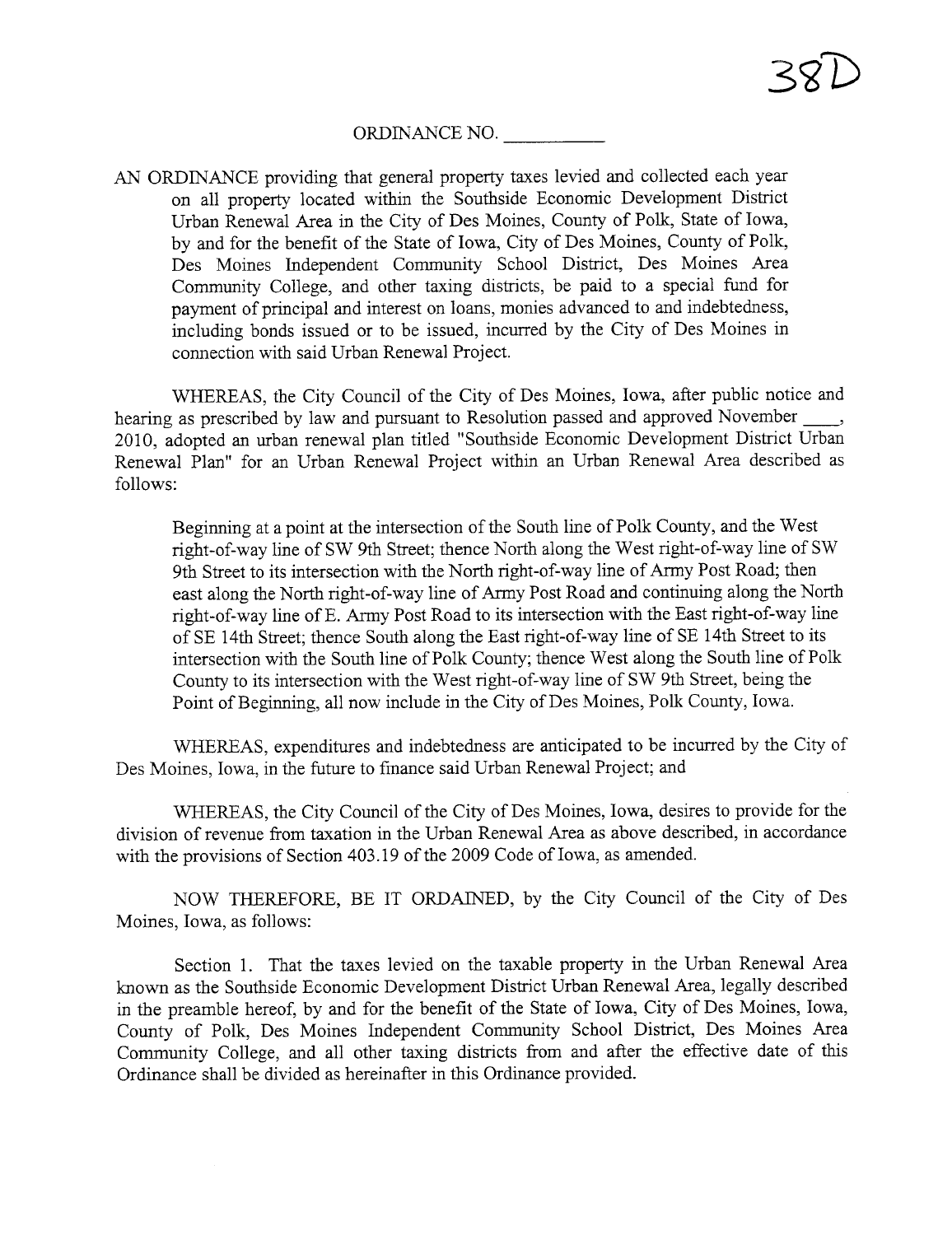Section 2. That portion of the taxes which would be produced by the rate at which the tax is levied each year by or for each of the taxing districts taxing property in said Urban Renewal Area upon the total sum of the assessed value of the taxable property in said Urban Renewal Area as shown on the assessment roll as of January 1 of the calendar year preceding the first calendar year in which the City of Des Moines certifies to the county auditor the amount of loans, advances, indebtedness, or bonds payable from the division of property tax revenue shall be allocated to and when collected be paid into the Fund into which all other property taxes are paid for the respective taxing district, as taxes by or for said taxing district.

Section 3. That portion of the taxes each year in excess of the base period taxes determned as provided in Section 2 of this Ordinance shall be allocated to and when collected be paid into a special tax increment fud hereby established, to pay the principal of and interest on loans, monies advanced to, indebtedness, whether fuded, refuded, assumed or otherwise, including bonds issued under the authority of Sections 403.9 and 403.12 of the 2009 Code of Iowa, as amended, incured by the City of Des Moines to finance or refinance in whole or in par the Southside Economic Development District Urban Renewal Project, except that taxes for the regular and voter-approved physical plant and equipment levy of a school district imposed pursuant to Iowa Code §298.2 and taxes for the payment of bonds and interest of each taxing district levying taxes on said Urban Renewal Area shall be collected against all taxable propert within the Urban Renewal Area without any limitation as hereinabove provided.

Section 4. All taxes levied and collected upon the taxable property in said Southside Economic Development District Urban Renewal Area shall be paid into the funds of the taxing districts as taxes by or for said taxing districts in the same manner as all other property taxes unless or until the total assessed valuation of the taxable property in said Urban Renewal Area shall exceed the total assessed value of the taxable property in said Urban Renewal Area as of January 1 of the calendar year preceding the first calendar year in which the City of Des Moines certifies to the county auditor the amount of loans, advances, indebtedness, or bonds payable from the division of tax revenue pursuant to this Ordinance.

Section 5. At such time as the loans, advances, bonds and interest thereon and indebtedness of the City of Des Moines hereinabove in Section 3 referred to have been paid, all monies thereafter received from taxes upon the taxable property in the Urban Renewal Area known as the Southside Economic Development District Urban Renewal Area shall be paid into the funds for the respective taxing districts in the same manner as taxes on all other propert.

Section 6. The provisions of this Ordinance are intended and shall be constred so as to fully implement the provisions of Section 403.19 of the 2009 Code of Iowa, as amended, with respect to the division of taxes from property within the Urban Renewal Area as described above. In the event that any provision of this Ordinance shall be determined to be contrary to law it shall not affect other provisions or application of this Ordinance which shall at all times be constred to fully invoke the provisions of Section 403.19 of the Code of Iowa with reference to said Urban Renewal Area and the territory therein.